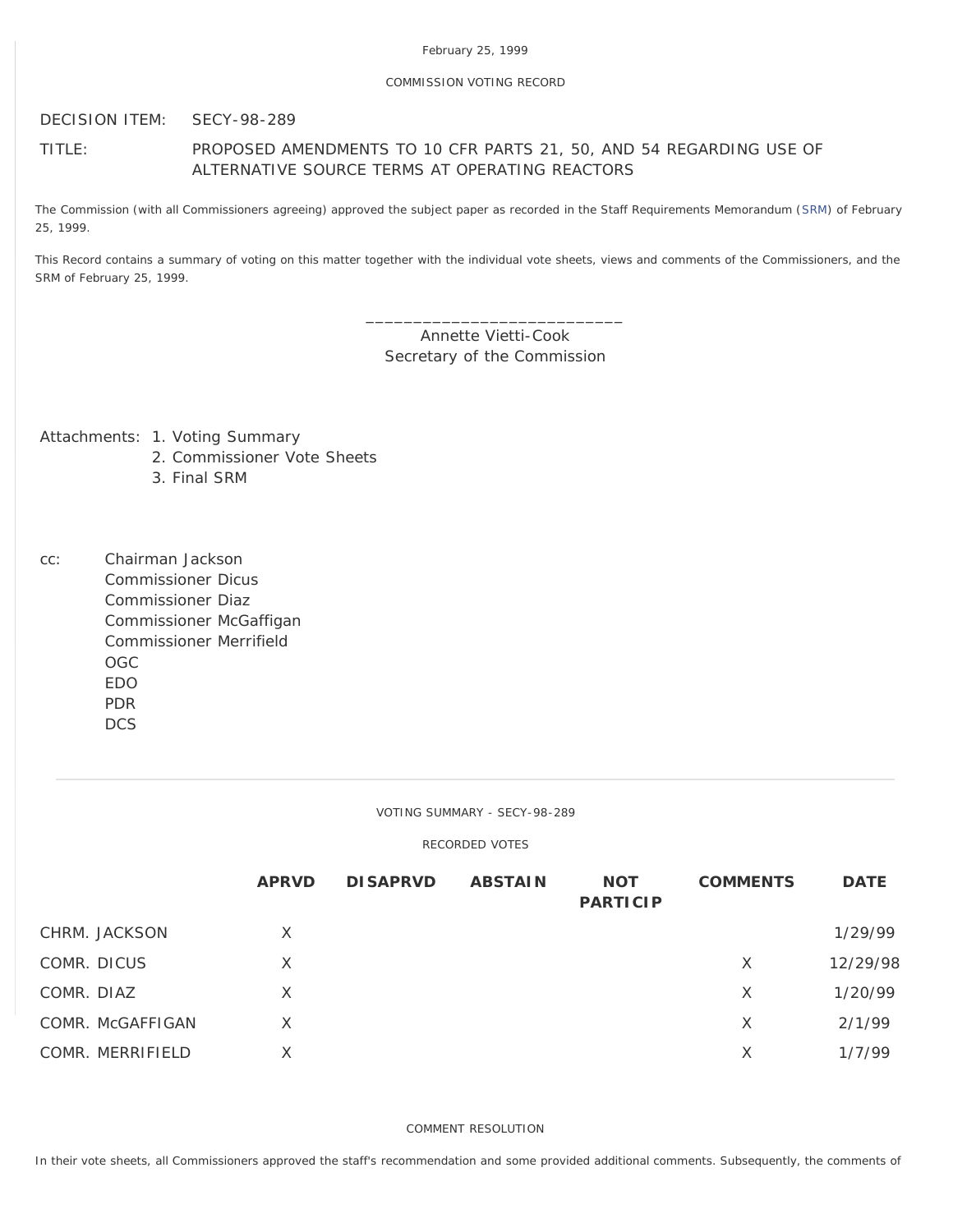#### **Commissioner Comments on SECY-99-289**

#### **Commissioner Dicus' Comments on SECY-98-289**

I approve the notice of proposed rulemaking for publication and certify that the rule should not have a negative economic impact on a substantial number of small entities.

[SECY-98-289](http://www.nrc.gov/reading-rm/doc-collections/commission/secys/1998/secy1998-289/1998-289scy.html) states that "No Agreement State implementation problems are expected..." because the rulemaking is specific to NRC licensed nuclear power plants. Staff should be aware, however, that should a licensee use the alternate source terms offsite emergency planning officials in both Agreement and Non-Agreement states may have questions regarding any impact of the alternative approach on their planning activities.

### **Commissioner Diaz' Comments on SECY-98-289**

I approve the staff recommendation to publish the notice of proposed rulemaking for a 75-day public comment period.

I encourage the staff to continue working with industry and complete the pilot initiatives on an expedited basis. The experience gained from the pilots can then be used in developing the associated regulatory guide and standard review plan that should be part of the final rulemaking package to be submitted to the Commission by July 30, 1999.

#### **Commissioner McGaffigan's Comments on SECY-98-289**

I approve the notice of proposed rulemaking. I commend the staff for their work thus far on this rulemaking which has the potential to improve plant safety, reduce occupational exposure by plant workers, and reduce unnecessary burdens on licensees.

There is one issue, however, that needs to be clarified. Both Commissioner Dicus and Commissioner Merrifield have raised it. Commissioner Dicus has warned that the NRC staff should be prepared to address the concerns of planning officials in both Agreement and Non-Agreement States with respect to potential impacts of this rulemaking on emergency planning, and Commissioner Merrifield has cited the history leading to this proposed rule, namely that it is not intended for relief from emergency planning requirements under 10 CFR 50.47, and has stated that the staff should not take any action on requests to use revised source terms to change emergency planning requirements without first seeking approval from the Commission.

I agree with both Commissioner Dicus and Commissioner Merrifield, but I would go a step further and take care of both their concerns simply by adding a sentence (attached) to the proposed 10 CFR 50.67(a) that would bar use of revised source terms to seek relief from emergency planning requirements. The added sentence makes it possible to avoid dealing case-by-case with requests for such relief. I would also add to the statement of considerations language (attached) that would provide a basis for the bar but also leave the door open to its future removal by separate rulemaking devoted to that purpose. If the staff so chooses, it can, at a later date, make a recommendation to the Commission on whether, and how, to use revised source terms in emergency planning.

I am also proposing some additions to the draft press release, to provide more emphasis to our expectation that revised source terms could improve overall safety.

# **Insert for Page 19**

The paragraph also bars, for the time being, the use of revised source terms to seek relief from emergency planning requirements. Given the numerous other external factors associated with emergency planning requirements, the decision on a request for such relief would necessarily need to be made on a host of other issues besides the issue of revised source terms. The Commission may, at a later date, consider how to use revised source terms in reexamining emergency planning requirements.

# **Insert for Page 35**

The revised source term shall not be used to justify any reduction in emergency planning requirements under 50.47(b).

#### **Commissioner Merrifield's Comments on SECY-98-289**

In the regulatory analysis, the staff indicated that there is a high level of industry interest in the proposed rule. The staff also indicated that numerous related applications were anticipated for such things as changes in allowable containment and ECCS leak rates and changes in isolation valve actuation timing. In light of this potential increase in licensing activity, in its final rulemaking package, the staff should provide the Commission with additional information regarding the anticipated agency resource implications, the priority given to license amendments related to a revised source term, and the anticipated impact the additional licensing workload will have on NRR's licensing action backlog reduction efforts.

In its rulemaking plan for implementation of a revised source term at operating reactors dated June 30, 1998 ([SECY-98-158\)](http://www.nrc.gov/reading-rm/doc-collections/commission/secys/1998/secy1998-158/1998-158scy.html) and in a paper to the Commission dated September 6, 1994, the staff stated that this rulemaking would not consider applications of the revised source term that seek relief from emergency planning requirements under [10 CFR 50.47](http://www.nrc.gov/reading-rm/doc-collections/cfr/part050/part050-0047.html). While some may wish to conclude from this decision that in the future the Commission would support changes in emergency planning requirements based on a revised source term, I do not believe that this decision is dispositive of how the